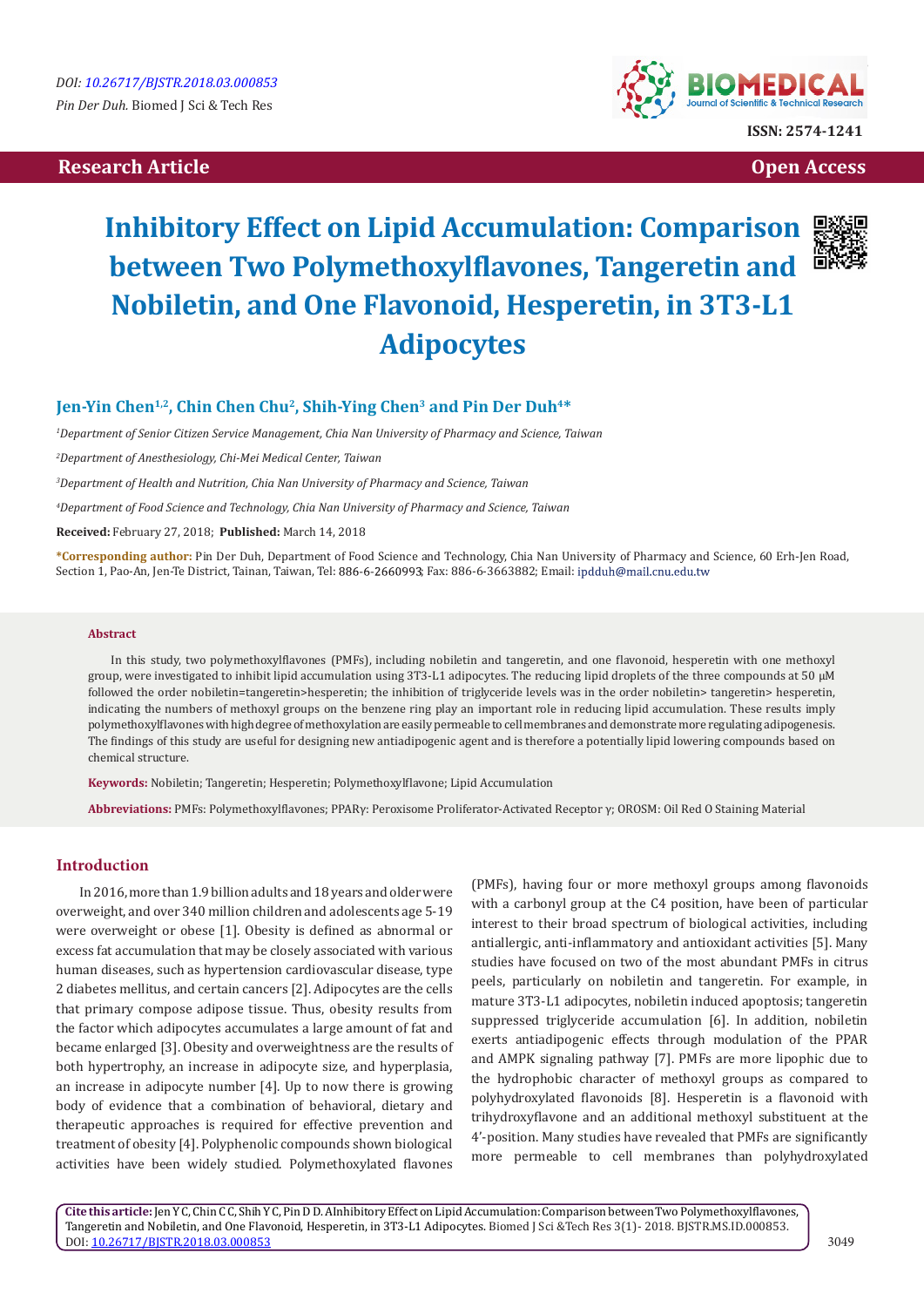flavonoids; consequently, enhance their biological activities such as antiadipogenic activity. However, not much is known about the comparison between PMFs and polyhydroxylated flavonoid in antiadipogenic effect. The aim of this study was to compare the antiadipogenic effect of nobiletin and tangeretin, belonging PMFs, and hesperetin, a polyhydroxylated flavonoid with a methoxyl group, in 3T3-L1 cells.

#### **Materials and Methods**

#### **Chemicals**

Hesperetin was purchased from Sigma Chemical Co. (St. Louis, MO, USA). Tangeretin and nobiletin were obtained from Tokyo Chemical Industry (Toshima, Kita-ku, Tokyo, Japan). The chemical structures of the three compounds are shown in Figure 1, [9,10] all chemicals were of analytical reagent grade.



#### **Cell Cultural and Adipocytic Differentiation**

3T3-L1 preadipocytes (BCRC 60159) were purchased from Bioresources Collection and Research Center (Shin-Chu, Taiwan). Adipocytic differentiation was performed as described by the method of Hsu and Yen [3]. The tetrazolium dye colorimetric test (MTT test) was conducted to measure the cell viability [11].

#### **Measurement of Lipid Accumulation**

To monitor the lipid accumulation, Oil Red O Staining (OROSM) was conducted. 3T3-L1 cells were harvested 8 days after the initiation of differentiation. Experimental conditions were the same as those previously described [7]. All data are the average of triplicate analyses. In addition, intracellular triglyceride levels were also determined. The triglyceride levels were measured using a Triglyceride Colorimetric Assay Kit, (Cayman Chemical, Ann Arbor, MI, USA).

#### **Western Blot Analysis**

To understand peroxisome proliferator-activated receptor γ (PPARγ) expression of 3T3-L1 cells, Western blot analysis was conducted. In brief, on day 8, 3T3-L1 adipocytes were incubated with hesperetin, tangeretin and nobiletin for 24 h at  $37^{\circ}$ C in a humidified 5 % CO<sub>2</sub> incubator. Primary antibodies against PPAR $\gamma$  and  $\beta$ -actin were applied at  $4^{\text{L}}$  movernight and then with secondary antibodies for 1 h. The protein was detected using the WesternBright ECL kit (Advansta Inc., Menlo Park, CA, USA). The expression levels of PPARγ and β-actin proteins were determined by densitometry and analyzed [11].

#### **Results and Discussion**

At first, we examined the cell toxicity of the three compounds toward adipocytic 3T3-L1 cells using MTT assay. No significant difference on cell viability was found to the three compounds at 50 M, indicating the three compounds in the range of tested concentrations show no toxicity toward adipocytic 3T3-L1 cells. Next, the cells were allowed to differentiate into adipocytes for 8 day and then the effects of the three compounds on lipid accumulation in 3T3-L1 adipocytes were measured. The effects of the three compounds on lipid accumulation in 3T3-L1 cells are shown in Figure 2. The Figure 2A shows the microscopic images of oil red O-stained adipocytes. The number of lipid droplets in the differentiated cells treated with the three compounds was decreased compared with the control. Quantitatively, OROSM showed hesperetin, tangeretin and nobiletin at 50 M reduced lipid accumulation by 1.05, 35.52 and 35.86 %, respectively (Figure 2B), indicating the number of intracellular lipid droplets in the differentiated cells was marked reduced when tangeretin and nobiletin were present.

In addition, further analysis of the effects of the three compounds on the triglyceride levels are shown in Figure 2C. It was observed hesperetin, tangeretin and nobiletin at 50 M reduced triglyceride levels in 3T3-L1 adipocytes by 16.08, 23.10 and 45.67%, respectively, revealing the intracellular triglyceride levels in the differentiated cells treated with the three compounds were decreased compared with the control. Among the three compounds, nobiletin demonstrated the highest suppression of triglyceride levels. PPAR plays an important role in the induction and maintenance of the fully differentiated adipocyte phenotype [12]. Therefore, to understand whether three compounds inhibited lipid accumulation through regulating PPAR , the PPAR protein expression was conducted using Western blot analysis. As shown in Figure 2D, in the nobiletin-treated adipocytes, the PPAR expression was significantly inhibited, iIndicating nobiletin suppressed the cellular PPAR expression in the 3T3-L1 adipocytes.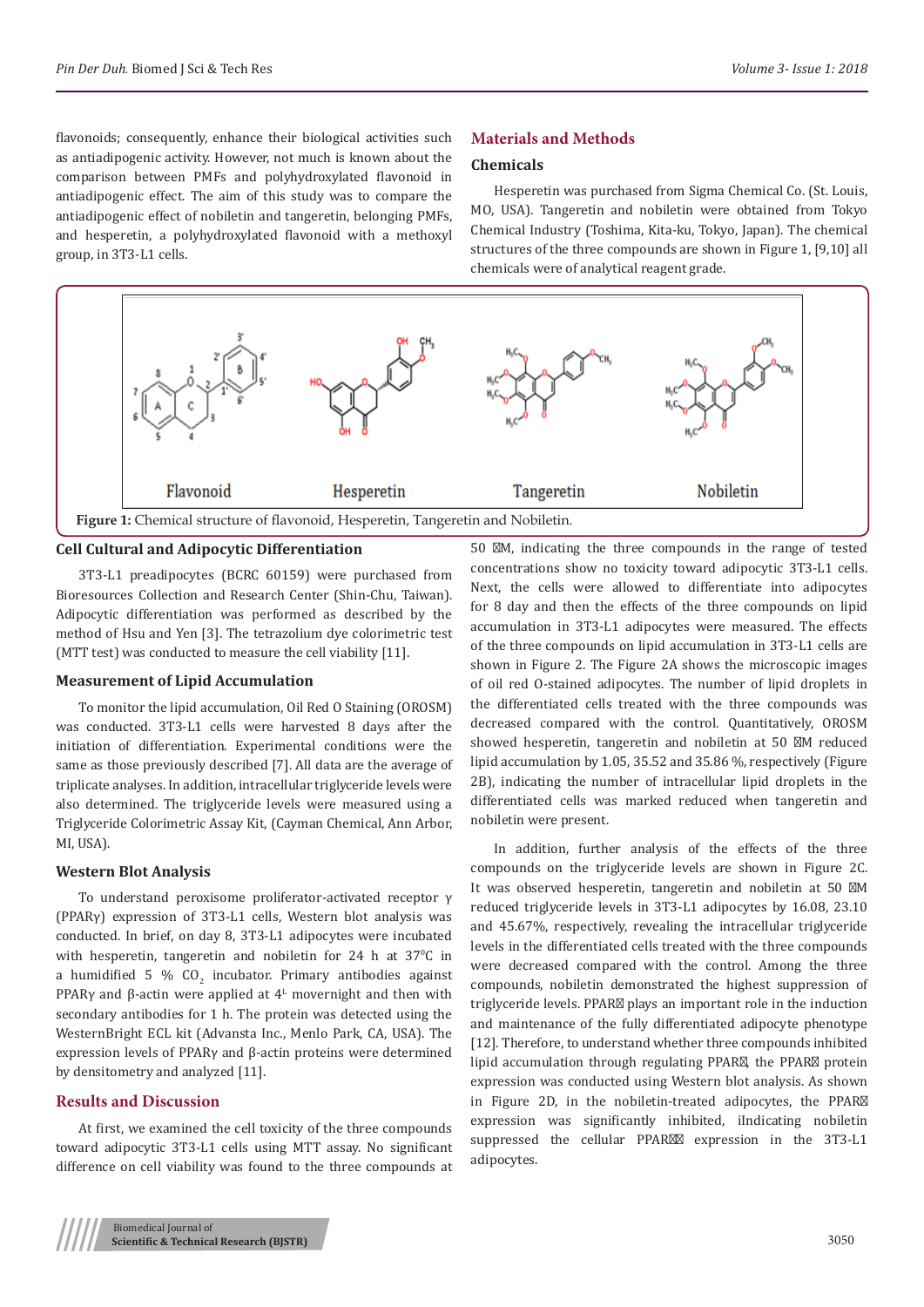

**Figure 2A**: The photographs of Oil red O-stainined adipocytes treated with or without hesperetin, tangeretin and nobiletin.

**Figure 2B:** Effects of hesperetin, tangeretin and nobiletin on Oil red O-stainined material (OROSM) in 3T3-L1 adipocytes.

**Figure 2C:** Hesperetin-, tangeretin- and nobiletin-mediated suppression of the intracellular triglyceride levels in 3T3-L1 adipocytes.

**Figure 2D:** The effect of hesperetin, tangeretin and nobiletin on protein levels of PPAR<sub>Y</sub>. Data are presented by means  $\pm$  SD (n=3). \*(p <0.05) compared with the control group by Dunnett's test.

There was no significant difference in the cellular PPAR expression between the control and the treatment with hesperetin and tangeretin. PPAR is an inducer of adipogenesis, which it can promote the transdifferentiation of cultured myoblasts to adipocytes, in particular, when coexpressed with C/EBP [13,14].

In addition, PPAR plays an important role in the early stage of adipocyte differentiation, since it is a transcriptional factor for numerous genes [3]. Our current data shows nobiletin acted as a repressor of the expression of PPAR .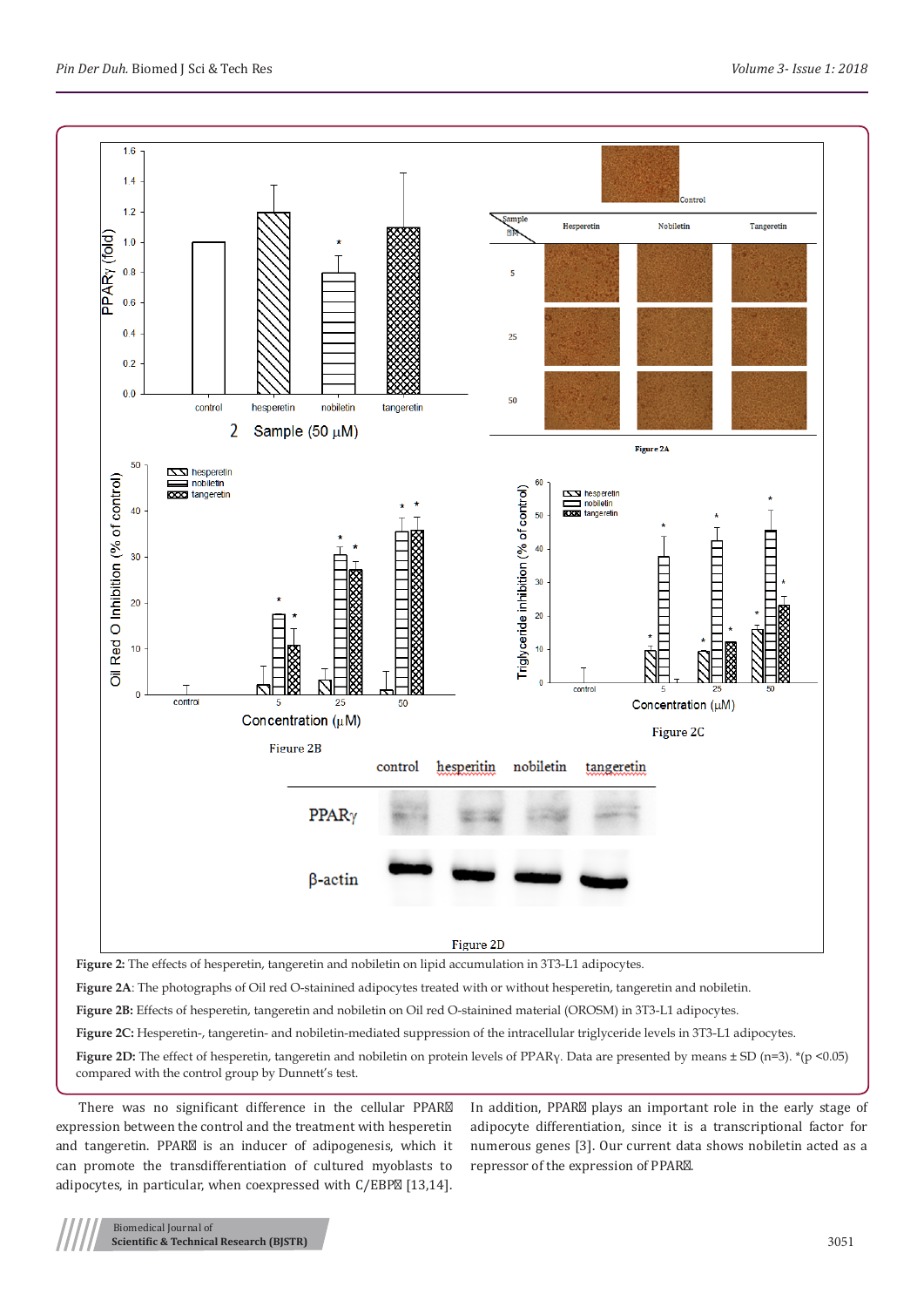With respect to bioavailability of metabolisms of nobiletin, the methyl groups of the B-ring of nobiletin, particularly 4'-methyl group, are easily removed by methyltransferase enzyme [11,15]. Subsequently, the free hydroxyl groups can be conjugated by conjugation enzymes, and thereby resulting in increasing hydrophilicity and easily absorbed [8,11]. Consequently, demethylation of nobiletin facilitates its bioavailability, causing to increasing biological activity such as regulatory action toward adipocytes [11]. The biological activity of phenolic compounds is well associated with their structure [16]. The antimicrobial activity of PMFs are directed to their chemical structure, depending on the number and positions of hydroxyl groups and methoxyl groups, particularly, the presence of a lipophilic group at position 6 or 8 markedly improves biological activity [5].

Nobiletin, having the six methoxyl groups, located at the 3',4',5,6,7,8 positions, and tangeretin with five methoxyl groups, located at the 4',5,6,7,8 positions, have high level of methoxylation and methoxyl groups at 6 and 8 positions, and thereby increasing the hydrophobic character of nobiletin and tangeretin. On the contrary, hesperetin, and flavonoid, has three hydroxyl groups at the position 3'-, 5-and 7- positions and a methoxyl substituent at the 4'-position. According the results, the reducing lipid droplets of the three compounds at 50 M followed the descending sequence: nobiletin=tangeretin>hesperetin; the inhibition of triglyceride levels was in the order nobiletin>tangeretin>hesperetin. In comparison with hesperetin, having a methoxyl group at the 4'-position, nobiletin and tangeretin showed higher reducing lipid accumulation, whereas hesperetin was relatively inactive. Apparently, the greater the number of methoxyl groups, the more inducing effect in regulation of adipogenesis. Therefore, we suggest nobilietin and tangeretin with high degree of methoxylation are easily permeable to cell membranes and can reach the active sites, therefore, showed more regulating adipogenesis.

#### **Conclusion**

In conclusion, the current data indicates PMFs such as nobiletin and tangeretin reduced lipid accumulation in vitro, and the regulatory activity against adipogenesis and the mode of action depended on the chemical structure. Consequently, multiple methoxyl groups of PMFs were suggested to the main role in regulating adipogenesis.

#### **Acknowledgement**

This research work was supported by Chi Mei Medical Center (CMFHR10613).

### **References**

- 1. WHO (2017) World Health Organization, USA.
- 2. [Fujimori K, Shibano M \(2013\) Avicularin, a plant flavonoid, suppresses](https://www.ncbi.nlm.nih.gov/pubmed/23647459) [lipid accumulation through repression of C/EBPα-activated GLUT4](https://www.ncbi.nlm.nih.gov/pubmed/23647459) [mediated glucose uptake in 3T3-L1 cells. J Agric Food Chem 61\(21\):](https://www.ncbi.nlm.nih.gov/pubmed/23647459) [5139-5147.](https://www.ncbi.nlm.nih.gov/pubmed/23647459)
- 3. [Hsu CL, Yen GC \(2007\) Effects of flavonoids and phenolic acids on the](https://www.ncbi.nlm.nih.gov/pubmed/17880164) [inhibition of adipogenesis in 3T3-L1 adipocytes. J Agric Food Chem](https://www.ncbi.nlm.nih.gov/pubmed/17880164) [55\(21\): 8404-8410.](https://www.ncbi.nlm.nih.gov/pubmed/17880164)
- 4. [Sergeev IN, Li S, Ho CT, Rawson NE, Dushenkov S \(2009\)](https://www.ncbi.nlm.nih.gov/pubmed/19522510) [Polymethoxyflavones activate Ca2+-dependent apoptotic targets in](https://www.ncbi.nlm.nih.gov/pubmed/19522510) [adipocytes. J Agric Food Chem 57\(13\): 5771-5776.](https://www.ncbi.nlm.nih.gov/pubmed/19522510)
- 5. [Liu L, Xu X, Cheng D, Yao X, Pan S \(2012\) Structure-activity relationship](https://www.ncbi.nlm.nih.gov/pubmed/22500738) [of citrus polymethoxylated flavones and their inhibitory effects on](https://www.ncbi.nlm.nih.gov/pubmed/22500738) [Aspergillus niger. J Agric Food Chem 60\(17\): 4336-4341.](https://www.ncbi.nlm.nih.gov/pubmed/22500738)
- 6. [Miyata Y, Tanaka H, Shimada A, Sato T, Ito A, et al. \(2011\) Regulation](https://www.ncbi.nlm.nih.gov/pubmed/21295043) [of adipocytokine secretion and adipocyte hypertrophy by](https://www.ncbi.nlm.nih.gov/pubmed/21295043) [polymethoxyflavonoids, nobiletin and tangeretin. Life Sci 88\(13-14\):](https://www.ncbi.nlm.nih.gov/pubmed/21295043) [613-618.](https://www.ncbi.nlm.nih.gov/pubmed/21295043)
- 7. [Choi Y, Kim Y, Ham H, Park Y, Jeong H S, et al. \(2011\) Nobiletin suppresses](https://www.ncbi.nlm.nih.gov/pubmed/22088202) [adipogenesis by regulating the expression of adipogenic transcription](https://www.ncbi.nlm.nih.gov/pubmed/22088202) [factors and the activation of AMP-activated protein kinase \(AMPK\). J](https://www.ncbi.nlm.nih.gov/pubmed/22088202) [Agric Food Chem 59\(24\): 12843-12849.](https://www.ncbi.nlm.nih.gov/pubmed/22088202)
- 8. [Li S, Lo CY, Ho CT \(2006\) Hydroxylated polymethoxyflavones and](https://www.ncbi.nlm.nih.gov/pubmed/16756344) [methylated flavonoids in sweet orange \(](https://www.ncbi.nlm.nih.gov/pubmed/16756344)*Citrus sinensis*) peel. J Agric Food [Chem 54\(12\): 4176-4185.](https://www.ncbi.nlm.nih.gov/pubmed/16756344)
- 9. [\(2014\) Flavonoids: definition, structure and classification.](file:///E:/biomed/BJSTR.MS.ID.000853/BJSTR-18-RA-869_W/1.%09http:/www.tuscany-diet.net/2014/01/22/flavonoids-definition-structure-classification/)
- 10. [ChemSpider, USA.](http://www.chemspider.com/)
- 11. [Chu CC, Chen SY, Chyau CC, Fu ZH, Duh PD \(2017\) Antiproliferative](https://www.sciencedirect.com/science/article/pii/S1756464617301779) [effect of sweet orange peel and its bioactive compounds against human](https://www.sciencedirect.com/science/article/pii/S1756464617301779) [hepatoma cells, in vitro and in vivo. J Funct Foods 33: 363-375.](https://www.sciencedirect.com/science/article/pii/S1756464617301779)
- 12. [Gregoire FM, Smas CM, Sul HS \(1998\) Understanding adipocyte](https://www.ncbi.nlm.nih.gov/pubmed/9674695) [differentiation. Physiol Rev 78\(3\): 783-809.](https://www.ncbi.nlm.nih.gov/pubmed/9674695)
- 13. [Hu E, Tontonoz P, Spiegelman BM \(1995\)](https://www.ncbi.nlm.nih.gov/pubmed/7568232) Transdifferentiation of [myoblasts by the adipogenic transcription factors PPAR gamma and C/](https://www.ncbi.nlm.nih.gov/pubmed/7568232) [EBP alpha. Proc Natl Acad Sci 92\(21\): 9856-9860.](https://www.ncbi.nlm.nih.gov/pubmed/7568232)
- 14. [Rosen ED, Walkey CJ, Puigserver P, Spiegelman BM \(2000\) Transcriptional](https://www.ncbi.nlm.nih.gov/pubmed/10837022) [regulation of adipogenesis. Genes Dev 14\(11\): 1293-1307.](https://www.ncbi.nlm.nih.gov/pubmed/10837022)
- 15. [Li S, Wang Z, Sang S, Huang MT, Ho CT \(2006\) Identification of nobiletin](https://www.ncbi.nlm.nih.gov/pubmed/16521176) [metabolites in mouse urine. Mol Nutr Food Res 50: 291-299.](https://www.ncbi.nlm.nih.gov/pubmed/16521176)
- 16. [Cai Y, Sun M, Xing J, Corke H \(2004\) Antioxidant phenolic constituents](https://www.ncbi.nlm.nih.gov/pubmed/15612771) [in roots of Rheum officinale and Rubia cordifolia: structure-radical](https://www.ncbi.nlm.nih.gov/pubmed/15612771) [scavenging activity relationships. J Agri Food Chem 52\(26\): 7884-7890.](https://www.ncbi.nlm.nih.gov/pubmed/15612771)